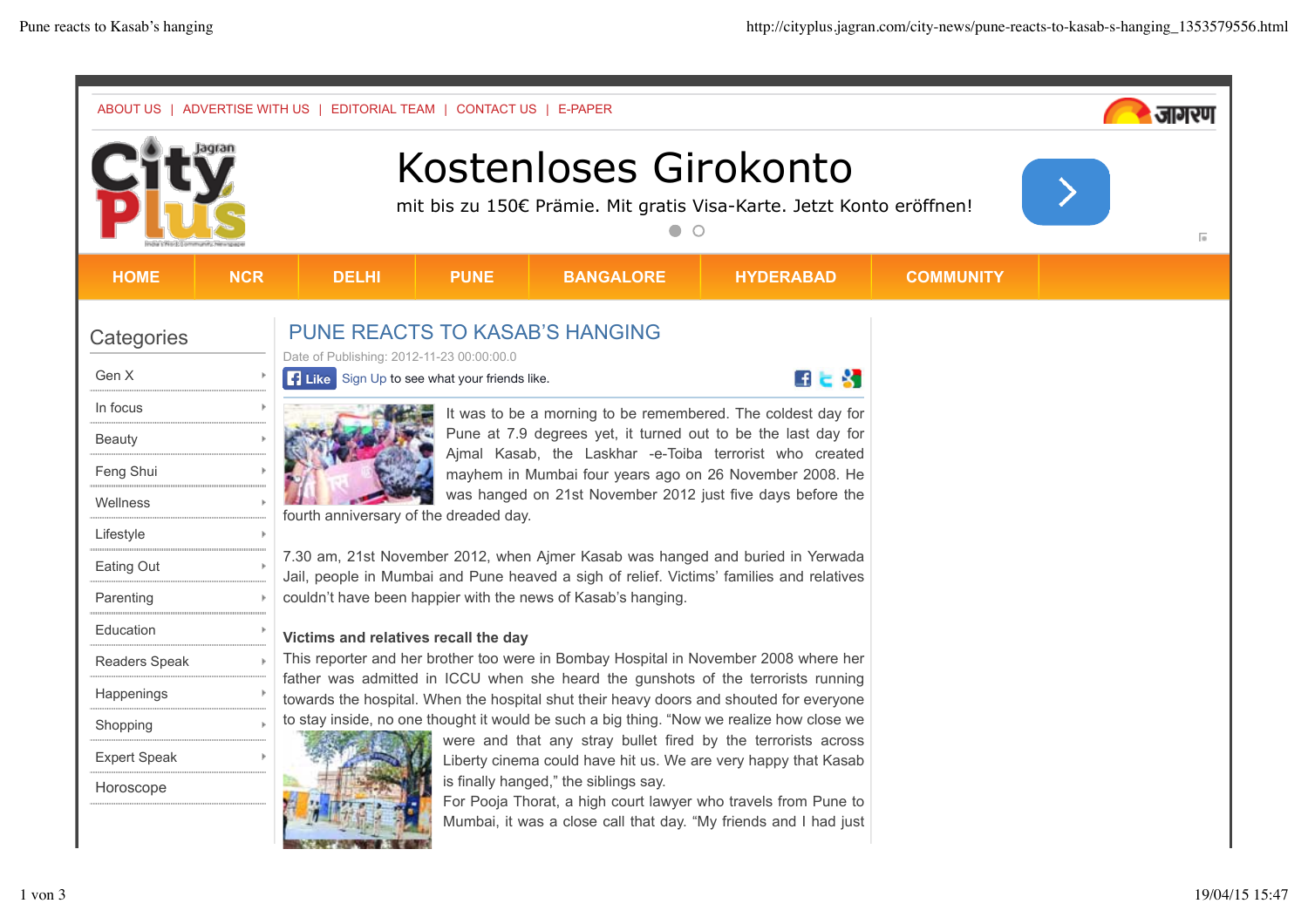

Jagran Mdeos

जागरण वीडियो देखने के लिए

विलक करें



wrapped up for the day and had thought of heading to Leopold's for an evening out. With my parents out of town, I was not very keen on going home hence we made plans to party and spend the evening with friends. Suddenly one of my friends got a call and we changed our plan thus heading home. If that call hadn't come, we all would be dead today. I am pleased that Kasab was finally hanged."

Jayashree Chemburkar, resident of Aundh recalls the Day she lost her brother in law. Shaunak Jaiwant Chemburkar was the lobby manager in Oberoi Hotel. He had finished his duty and he was leaving when he was gunned down and died on the spot. "I

am happy that Kasab was hanged but it is a little too late but atleast his death gets some justice."

 Neeta Iyer, resident of Sanghavi was the sister in charge at GT hospital who recalls the horrifying incidents in 2008. " I am feeling much better ever since I heard about the Kasab hanging. Although it is delayed, we were expecting him to be hanged within two months but never the less, it has happened." Iyer witnessed the killing of Karkare and Salaskar through her hostel window. "It was pitch dark outside and we were all locked up in our hostel by the hospital authorities fearing our safety. "We heard gun shots, several of them and then we saw that the terrorists dressed in commando vests dragging the dead policemen out of the jeep. We were stunned and shocked at what was happening but we couldn't do a thing except watch it happen."

## **Public prosecutor jubilant**

Ujwal Nikam who was the public prosecutor for the Kasab trial was elated and said that justice prevails in India. "I am very happy that Kasab was finally hanged and on behalf of the 166 departed souls and 34 injured during the massacre, I thank the Law for upholding the judiciary system. With this hanging, India has given a clear message that the judiciary system is well established and will not do injustice to anyone."

 There are two jails in India, one being the Yerwada Central Jail and other being the Nagpur Central Jail where Death by hanging is conducted. The police and the Courts felt it apt for Kasab to be hanged in Yerwada for its proximity to Mumbai, added Nikam.

## **Outside Yerwada Jail**

As soon as the news flashed on television sets about Kasab's death, People started gathering near the Jail. The first reaction after listening to the news of Kasab being hanged was a smile on everyone's face. One could help getting carried away by the